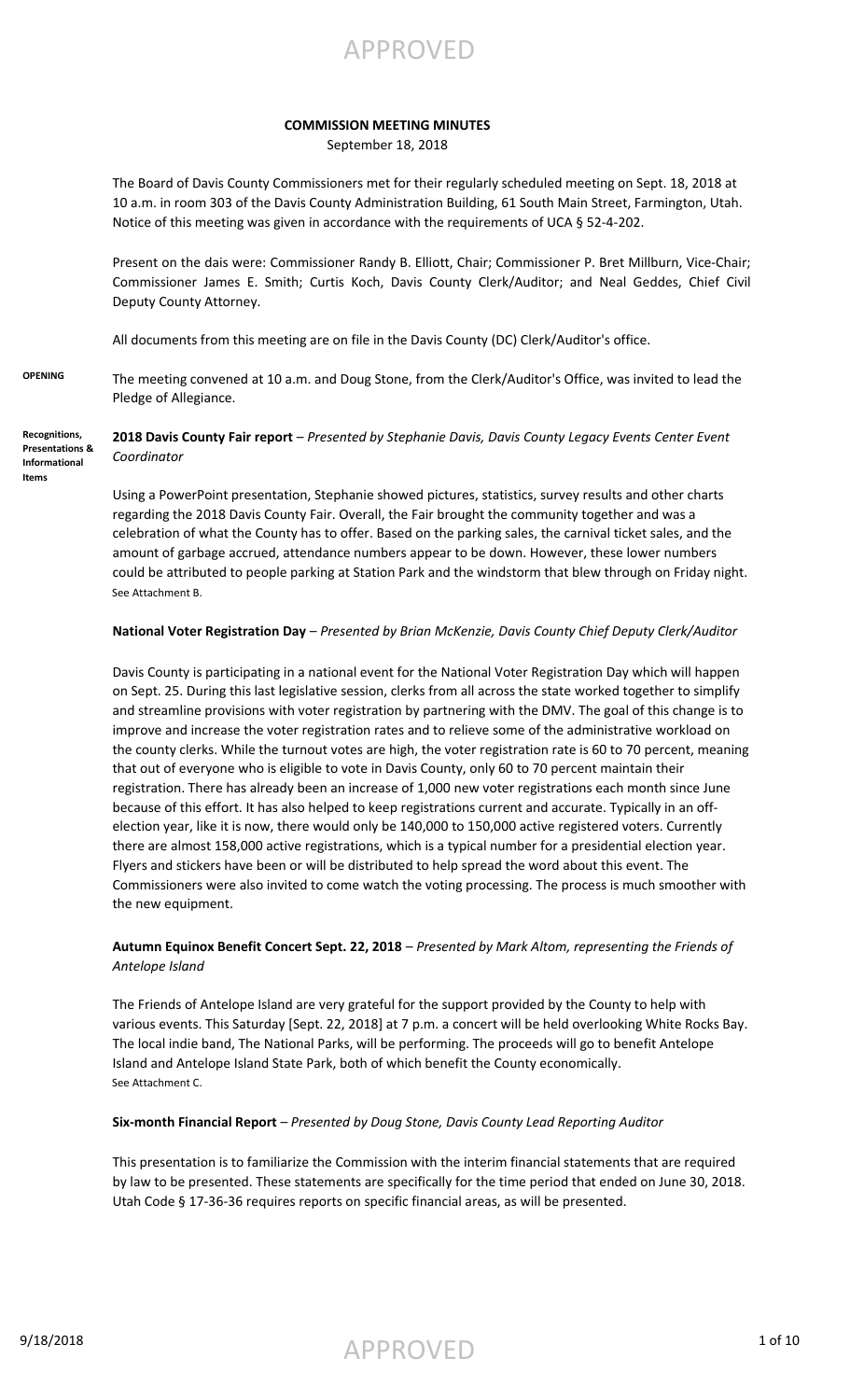#### **Statement of Cash Receipts and Disbursements for June**

Moving forward, these statements will be made available monthly so each fund's cash in-flow and out-flow can be reviewed on a monthly basis. State statute says: "A summary of cash receipts and disbursements for each fund…at the end of each month showing the cash and invested balance at the beginning of the period, the total receipts collected during the period, the total disbursements made during the period and the cash and invested balance at the end of the period." On page one of the attachment is the monthly summary. The first four columns of the report is the data from 2018. Included in the "Additions" column are transfers into that fund and included in "Deletions" are transfers out of that fund, making these gross numbers, not net. The cash balance from 2017 was included to show an additional point of comparison and to highlight any possible discrepancies. The balance between the two years is so drastically different because of the different timing in utilizing the Tax Revenue Anticipation Notes (TRANS), used for shortterm borrowing, and the dollar amount of TRANS.

#### **Quarterly: County Budget**

State statute says: "Not less than once each quarter or more often if requested by the governing body, a condensed statement of revenues and expenditures and comparison with the budget of the county general fund and the allotments thereof, as reflected by the books of account". This report is very similar to the year-end Comprehensive Annual Financial Report (CAFR) except these numbers have not been audited and do not have any year-end adjustments made. The reports are comparative to one another. On page two of the attachment is the revenue report. The first column, labeled "Original", is the originally budgeted revenues and expenditures as they were presented at the end of 2017 for the upcoming year. The second column, labeled "Final", is the budget as of June 30, 2018. Any modifications to the budget is reflected in the difference between the two columns. The third column, labeled "Actual", illustrates the actual revenue collected, expenditures recorded, etc. through June 30. The fourth column, labeled "Variance with Final Budget", is the difference between the "Final" and "Actual" columns. The second to last column, labeled "Percentage of Budget", shows the percentage of the allotted budget collected or spent. Once again, the amounts from June 30, 2017 were included as an additional comparison point. It is expected by this point in the year that 50 percent of the various regular revenue budgets, such as services, have been spent, which is the case. Other budgets have not been utilized, such as property taxes, because the majority of that budget's collections occur towards the end of the year.

On page three of the attachment is the expenditure report. [The format is the same as the revenue report.] In the "Percentage of Budget" column, any percentages over 50 percent may warrant closer inspection to ensure there will not be a problem at the end of the year. Another indicator that a closer inspection may be necessary is the difference between the numbers from 2017 to 2018. Like with the revenue report, some percentages are effected by the timing of events associated with that fund.

#### **Quarterly: Enterprise Funds**

According to State statute: "A comparative quarterly income and expense statement for each enterprise fund showing a comparative analysis between the operations of such fund for the current fiscal reporting period and the same period in the previous year". This report encompasses the operating statements from the golf course and commissary enterprise funds found on pages four and five of the attachment. In contrast to the previous reports, these two reports are from the business aspects of the County which should be taken into consideration as the numbers are used in planning future capital expenditures. The golf course report shows revenues are up and the expenditures are fairly close to the previous year. The commissary report is not as valid because the inmate sales and copay revenues have not been recorded yet due to reporting issues. These issues are in the process of being resolved.

#### **Pie Charts**

The last page of the attachment are charts of the revenue and expenditures that have been collected and/or spent as of June 30, 2018. As of this time, only a quarter of the County's projected revenues have been collected, as illustrated by the "Budgeted Revenues Not Yet Recognized" section of the chart. Compared to last year, the County has collected more revenue to date, but the bulk of the collection is still yet to come with the property tax collection in November. The expenditures charts illustrate that the total expenditures are around 50 percent of the budgeted amount, which is right on track with what is expected.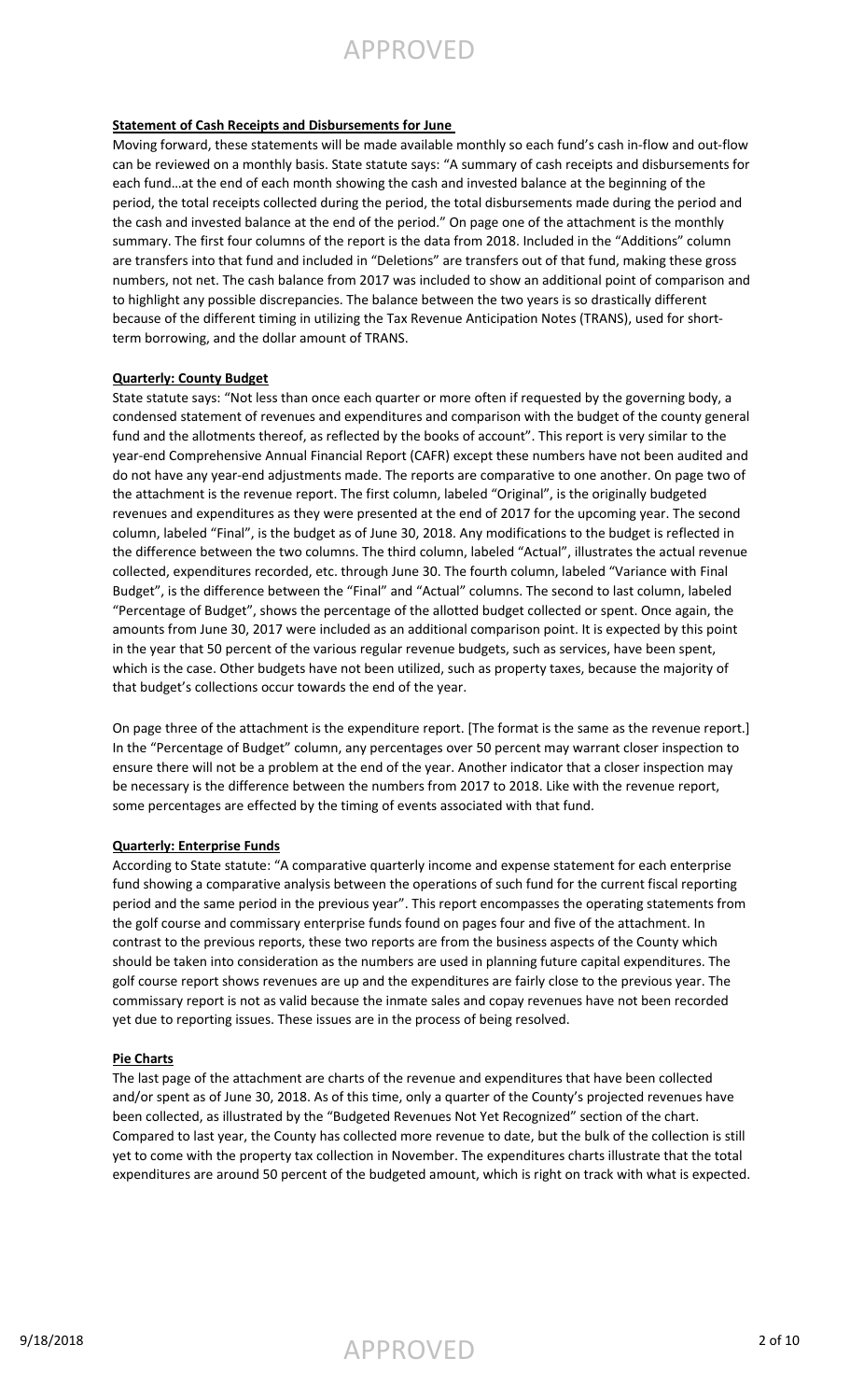#### **Conclusion**

There are additional reports that can be made, as dictated by State statute, but those are to be done at the request of the governing body. The Commission commented that the report given seems to be sufficient for their needs. Curtis Koch thanked Doug for putting together this labor intensive report. He further added that in the future, they would be happy to present this report in Commission meeting or in the Monthly Budget meetings, which are also open to the public, and will leave that decision to the Commission. Finally, Curtis wanted to clarify a variance found on page two of the attachment under the "General property taxes – current" fund. The original budget was over \$45 million, but the projected final budget is \$32.8 million. This is because three tax rates that were historically included in the general fund have been broken out into a different area. Doug also pointed out that the "Transfers out" line on page three is misleading for the same reason. The report will be corrected to reflect this better.

The Commission asked when these reports are required by State statute to be presented. The cash statement is required monthly but the others are only required quarterly. Doug said that he anticipates including the three months with the quarterly reports which will be provided to the Commissioners before the official presentation so the Commission can review them. The Commission stated it would be nice to have the monthly summaries presented in the Budget Meeting but the quarterly financial review be presented in Commission Meeting since more people attend Commission Meeting. The Commission also expressed their thanks to Doug for the work he did in putting together this report. See Attachment D.

#### **Commissioners will be attending the Bountiful City Council's Meeting**

The Davis County Commissioners will be attending the Bountiful City Council's Work Session scheduled for Sept. 25, 2018 at 6 p.m. as well as the Bountiful City Council's Meeting held at 7 p.m. that night. They will be there to discuss Davis County matters and to hear input from cities. See Attachment E.

#### **BUSINESS/ ACTION**

Request #2018- 403 to provide nonmonetary assistance to Friends of Antelope Island

**Request #2018-403 to provide nonmonetary assistance (equipment) to Friends of Antelope Island** – *Presented by Commissioner P. Bret Millburn, Davis County Commissioner*

As was mentioned earlier in the Recognitions, Presentations and Informational Items section, the Friends of Antelope Island will be hosting a benefit concert. To make the event possible, it was requested that the County provide sound equipment, a generator, and a portable light tower. See Agreement #2018-404 for further details. The contract period is Sept. 21, 2018 to Sept. 22, 2018.

> Motion to Approve: Com. Millburn Seconded: Com. Smith Vote: All Aye

Agreement #2018-404 with Friends of Antelope Island for rental of equipment for a fundraising concert

**Agreement #2018-404 with Friends of Antelope Island for rental of equipment for a fundraising concert**  – *Presented by Commissioner P. Bret Millburn, Davis County Commissioner*

This agreement is the rental agreement for the requested equipment for the Friends of Antelope Island benefit concert. The contract period is Sept. 21, 2018 to Sept. 22, 2018. This contract is to provide nonmonetary assistance.

> Motion to Approve: Com. Millburn Seconded: Com. Smith Vote: All Aye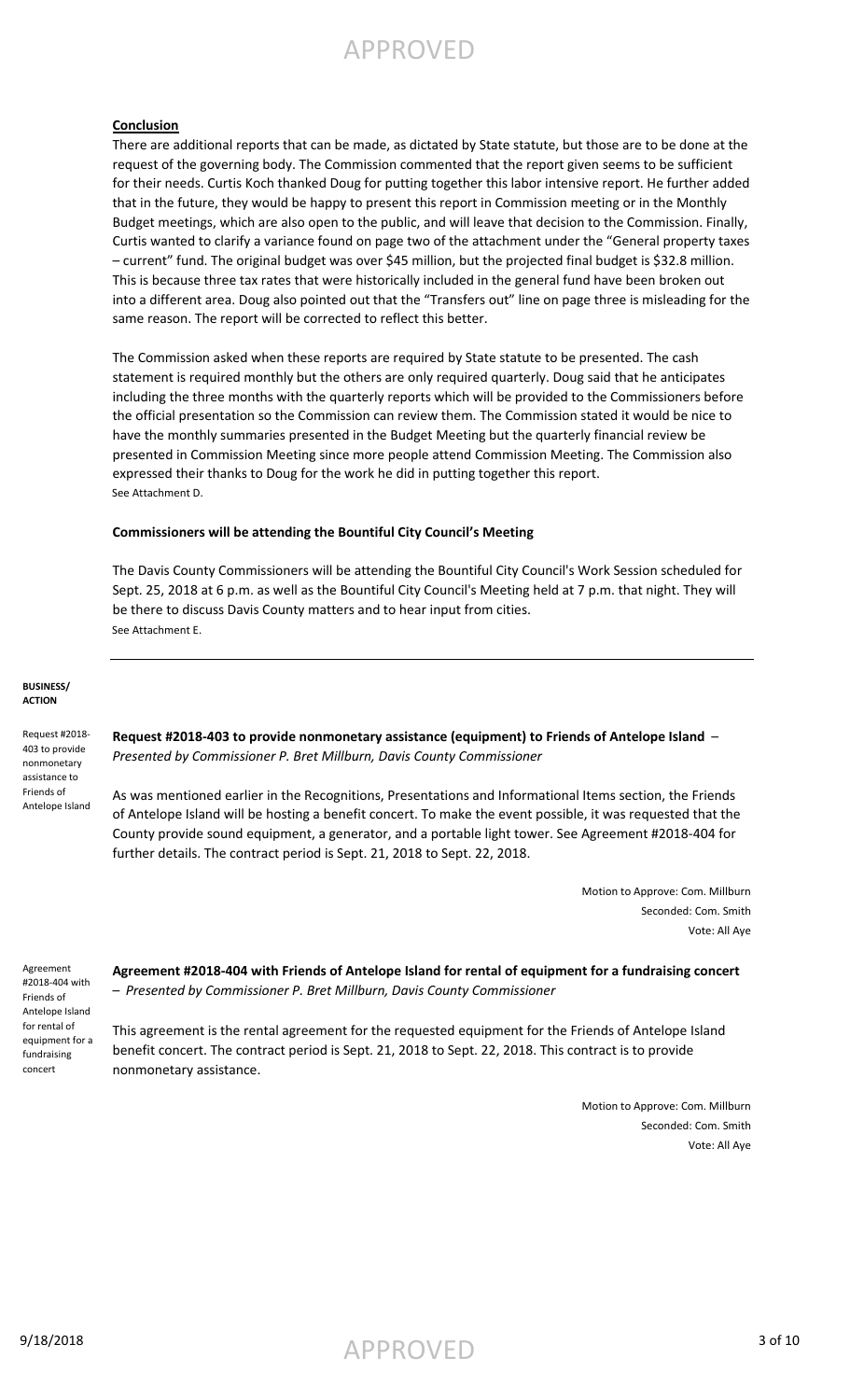Agreement #2018-405 with Utah Poison Control Center for funding for poison prevention and awareness education

**Agreement #2018-405 with University of Utah, Utah Poison Control Center for funding for poison prevention and awareness education** – *Presented by Brian Hatch, Davis County Health Department Director*

This agreement is with the Utah Poison Control Center who provides the County with funds to assist in their educational outreach program. The contract period is Sept. 1, 2018 to Aug. 1, 2019. The receivable contract amount is \$2,500.

> Motion to Approve: Com. Smith Seconded: Com. Millburn Vote: All Aye

MOU #2018-406 for a partnership with Weber State University's **CCEL** 

**Memo of Understanding #2018-406 for a partnership with Weber State University's Center for Community Engaged Learning (CCEL)** – *Presented by Shelly Jackson, Davis County Deputy Clerk Manager*

This memo forms a partnership between the Davis County Clerk/Auditor's office and Weber State University's Center for Community Engaged Learning (CCEL). This will allow for internships and other similar programs with Weber students. This helps the students gain work experience and the County benefits by having extra hands for large projects such as voter registration drives. Dr. Becky Joe Gestland, Interim Director of the CCEL, and Jenny Frame, the Community and Partner Liaison, from Weber were in attendance. The Davis campus will also be participating in the National Voter Registration day and the Clerk/Auditor's office hopes to engage and educate their students more in local government. Curtis Koch, DC Clerk/Auditor, also mentioned that this program is the beginning of something he is very excited to see happen. He further stated that Shelly will be a great asset to community engagement and outreach efforts and is excited to have her as part of the team. She also recently received her Certified Elections Registration Administrator (CERA). The contract period is Sept. 18, 2018 to Sept. 17, 2019. This contract is neither payable nor receivable.

> Motion to Approve: Com. Smith Seconded: Com. Millburn Vote: All Aye

Agreement #2018-407 with Golden Spike Dog Club for a regional agility dog show

**Agreement #2018-407 with Golden Spike Dog Club for a regional agility dog show** – *Presented by Mike Moake, Davis County Legacy Events Center Marketing Coordinator*

The Golden Spike Dog Club will be having a regional dog agility tournament. This tournament will bring people from Idaho, Wyoming, Colorado and Utah to the Legacy Events Center. The contract period is Jan. 23, 2019 to Jan. 27, 2019. The receivable contract amount is \$2,345.

> Motion to Approve: Com. Smith Seconded: Com. Millburn Vote: All Aye

Agreement #2018-408 with Mastiff Club of America for a national specialty dog show

**Agreement #2018-408 with Mastiff Club of America for a national specialty dog show** – *Presented by Mike Moake, Davis County Legacy Events Center Marketing Coordinator*

This is a national specialty dog show that will bring in people from all around the world. Specialty shows are generally booked four years in advance. This will also be a larger specialty show then we have hosted before. The contract period is May 24, 2021 to May 29, 2021. The receivable contract amount is \$4,170.

> Motion to Approve: Com. Smith Seconded: Com. Millburn Vote: All Aye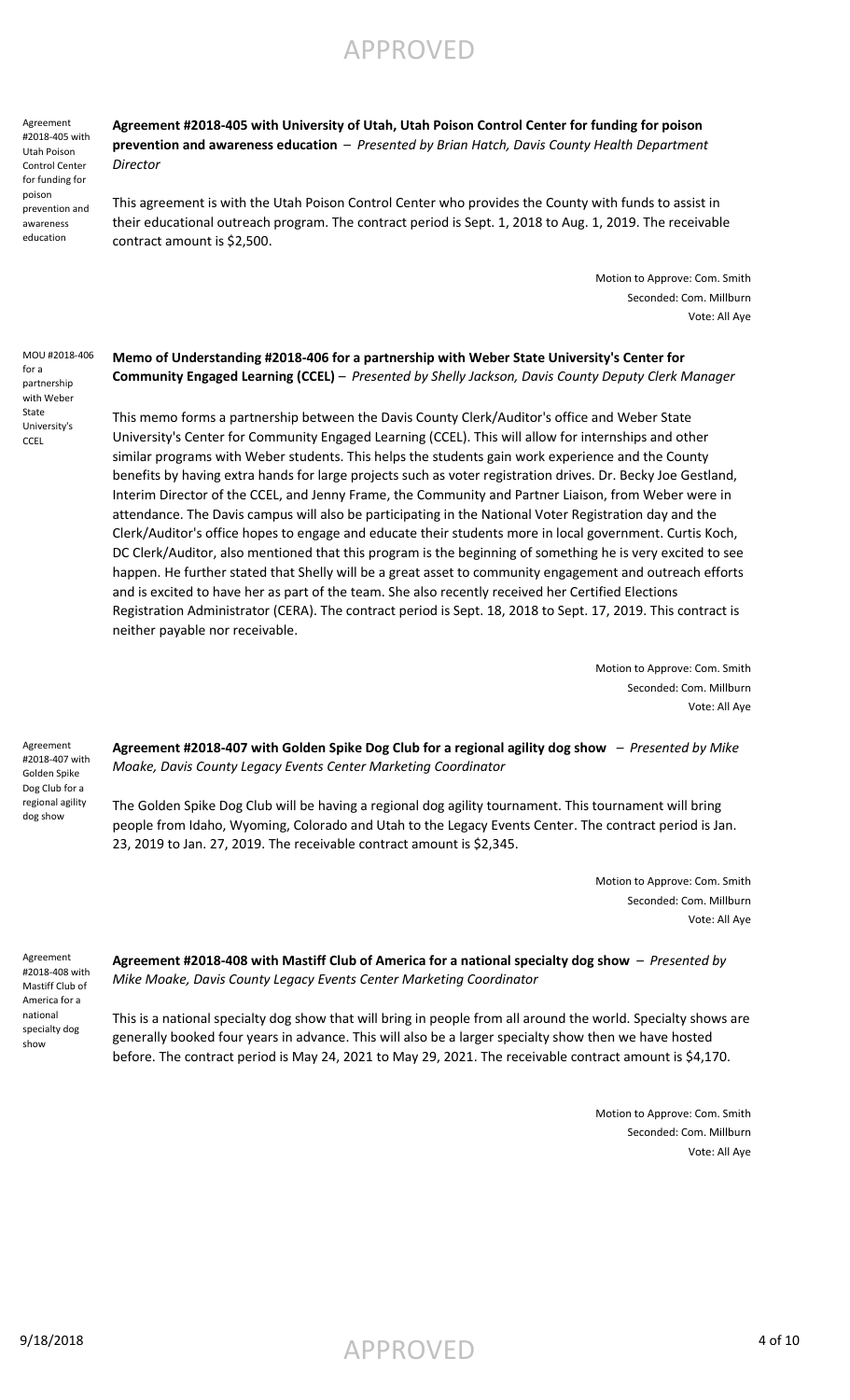Agreement #2018-409 with MetaSports FC for fall soccer games

**Agreement #2018-409 with MetaSports FC for fall soccer games** – *Presented by Mike Moake, Davis County Legacy Events Center Marketing Coordinator*

This contract is for the daily and/or weekly soccer events that take place on the Legacy Event Center's fields. The tournaments and big games are on the weekends and the weekday games are for the smaller home games. Both instances draw teams from across Utah. The contract period is Sept. 24, 2018 to Oct. 30, 2018. The receivable contract amount is \$4,425.

> Motion to Approve: Com. Smith Seconded: Com. Millburn Vote: All Aye

Request #2018- 410 to declare part of Tax ID 09- 060-0015 as surplus property and to Quit Claim Deed the property to UDOT

**Request #2018-410 to declare part of Tax ID 09-060-0015 as surplus property and to Quit Claim Deed the portion to Utah Department of Transportation (UDOT)** – *Presented by Tony Thompson, Davis County Property Manager*

This request is to declare part of Tax ID 09-060-0015 as surplus property and to then exchange that same portion to the State of Utah, specifically UDOT. The County received parcel 09-060-0015 in 1987 on a tax sale and is now part of a right-of-way in East Layton. The Property Committee has been working for almost a year on what do with this property. It has been decided the best course of action would be to work with UDOT to exchange a portion of this parcel with a portion of their nearby parcel so the right-of-way can be realigned, providing better residential access. The eventual goal will be to sell the entire right-of-way, but that will happen at a later date. See Accept Quit Claim Deed #2018-411 for the property UDOT will be deeding the County. This contract has no period date and is neither payable nor receivable. See Attachment F.

> Motion to Approve: Com. Millburn Seconded: Com. Smith Vote: All Aye

**Accept Quit Claim Deed #2018-411 of Tax ID 09-060-0016 from Utah Department of Transportation (UDOT) in exchange for Davis County's surplus property Tax ID 09-060-0015** – *Presented by Tony Thompson, Davis County Property Manager*

The property UDOT is exchanging with the County is Tax ID 09-060-0016, which is the parcel's prior Tax ID. When a property is absorbed into a right-of-way, like this property has, the Tax ID is no longer used, so the old number has been used for clarity purposes. Part of this property is a paved right-of-way that connects to Hobbs Creek Drive. A portion of this right-of-way connects to the piece of Tax ID 09-060-0015 that the County is exchanging to UDOT. The Quit Claim Deed has already been signed and executed by UDOT, the Commissioners now need to accept the Quit Claim Deed. See Quit Claim Deed #2018-410 for the declaration of surplus property. This contract has no beginning or end date and is neither payable nor receivable.

> Motion to Approve: Com. Millburn Seconded: Com. Smith Vote: All Aye

**Temporary** Access License #2018-412 for Creekside Elementary to access Mutton Hollow Basin

**Temporary Access License #2018-412 to Davis School District for Creekside Elementary to access Mutton Hollow Basin for a Wetland Educational Adventure Field Trip** – *Presented by Tony Thompson, Davis County Property Manager*

Every year, Creekside Elementary takes a Wetland Educational Adventure Field Trip to Mutton Hollow Basin which requires a temporary access license. Members of the Public Works department will be there on the property to open the gate and to watch over the area. The contract period is Sept. 21, 2018 to Sept. 21, 2018. The contract is neither payable nor receivable.

Claim Deed #2018-411 of Tax ID 09-060- 0016 from UDOT in exchange for surplus property Tax ID

Accept Quit

09-060-0015

 $\mathsf{APPROVED}$  5 of 10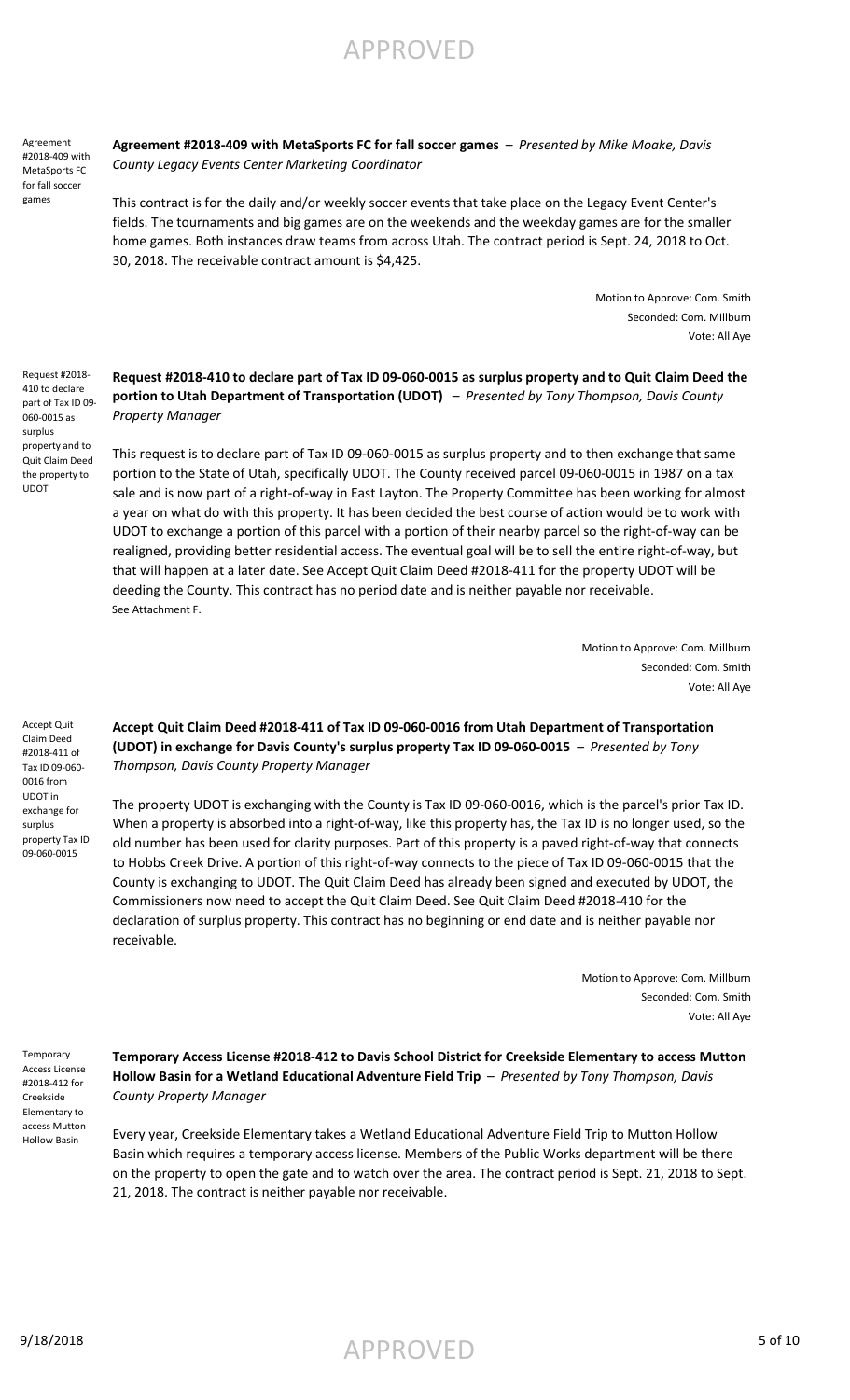Motion to Approve: Com. Smith Seconded: Com. Millburn Vote: All Aye

Agreement #2018-413 with Gordon Geotechnical Engineering, Inc. to perform a geotechnical study on parcel Tax ID 02-104- 0109

### **Agreement #2018-413 with Gordon Geotechnical Engineering, Inc. to perform a geotechnical study on parcel Tax ID 02-104-0109, three-lot subdivision to be known as Deuel Creek Place** – *Presented by Tony Thompson, Davis County Property Manager*

Deuel Creek Place is a three-lot subdivision in Centerville. To allow this subdivision to be built, Centerville City is requiring a geotechnical and soils study be done on Tax ID 02-104-0109 to ensure the soil is stable enough to build on. It is not anticipated for there to be any problems discovered during the study. In July of this year, a letter was sent out to four qualified companies as listed on the Utah Department of Purchasing and General Services. The companies were: Applied Geotechnical Services, Geostrata, Gordon Geotechnical Engineering, and G. S. H. Geotechincal Inc. The County has worked with Geotechnical Engineering before and it is believed that they will do a good job in fulfilling the requirements set by Centerville City to move the subdivision along. The Commission expressed their desire for this process to move as quickly as it can. The contract period is Sept. 18, 2018 to service completion; it is anticipated to be three to four weeks. [The payable contract amount is \$3,200.]

> Motion to Approve: Com. Millburn Seconded: Com. Smith Vote: All Aye

**37 Agreements with various towing companies to be included on the towing rotation list** – *Presented by Chief Deputy Arnold Butcher, Davis County Sheriff's Office*

The towing companies on this list have been thoroughly vetted by the Dispatch Office, and Mike Kendall and Deb McCormick from the Davis County Civil Attorney's Office. This helps to reassure the County residents, officers, and the dispatchers that the towing companies meet the minimum standards. The towing companies are called for service on a rotating basis to prevent preferential treatment. The Commission discussed it with the Attorney's Office and have concluded that a motion to approve the individual contracts is sufficient to approve the agreement since the only thing different between each contract is the service area. The contract period for all the agreements is July 1, 2018 to June 30, 2019. The contract is neither payable nor receivable.

**Agreement #2018-414** with 4th Generation Towing to service the North and South.

**Agreement #2018-415** with Aaron's Towing to service the South.

**Agreement #2018-416** with Aaron's Towing & Recovery to service the South.

**Agreement #2018-417** with Auto Crafters DBA Liberty Towing to service the North.

**Agreement #2018-418** with A.W. Towing Corporation to service the North.

**Agreement #2018-419** with Baur & Baur Towing to service the North, South, and Heavy vehicles.

**Agreement #2018-420** with Bridger Towing, LLC to service the North, South, and Semi's.

**Agreement #2018-421** with Captain Hook Towing to service the North.

**Agreement #2018-422** with Car Care Towing to service the South.

**Agreement #2018-423** with Crazy Towing to service the North and South.

**Agreement #2018-424** with Dave's Complete Auto to service the South.

**Agreement #2018-425** with Dewall and Sons Towing to service the South.

**Agreement #2018-426** with Discount Towing Inc. to service the South.

#2018-414 to #2018-450 with various towing companies to be on the towing rotation list

Agreements

 $\mathsf{APPROVED}$  6 of 10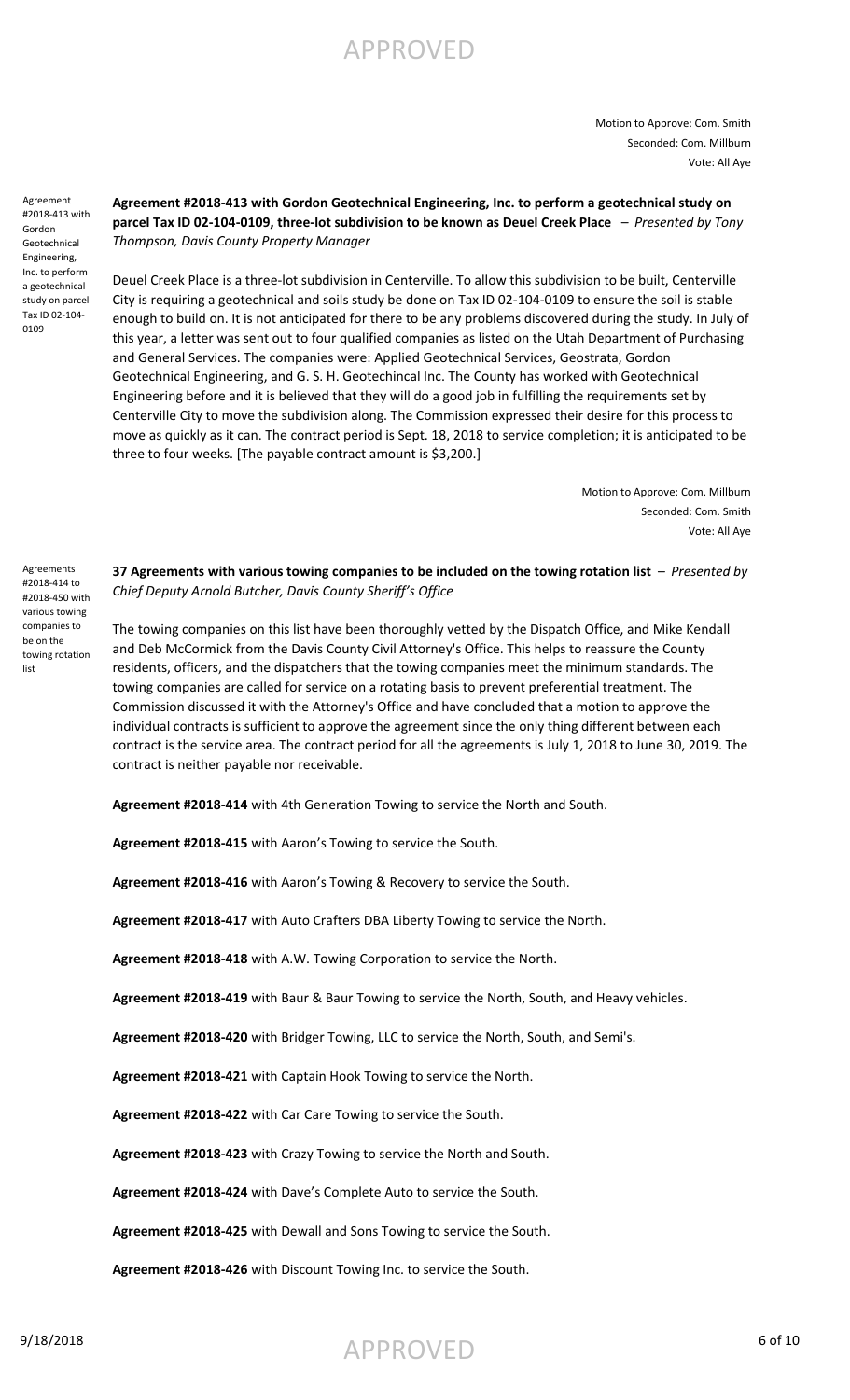**Agreement #2018-427** with DK Watson Collison Repair, LLC to service the South. **Agreement #2018-428** with Emergency Roadside Service to service the South. **Agreement #2018-429** with Eric R10 Towing to service the South. **Agreement #2018-430** with Fast Eddy's Towing LLC to service the North. **Agreement #2018-431** with International Tow LLC to service the North. **Agreement #2018-432** with JP's Towing Inc. to service the North. **Agreement #2018-433** with King Tow LLC to service the North. **Agreement #2018-434** with Lost Recovery Inc. to service the North. **Agreement #2018-435** with Master Towing to service the South. **Agreement #2018-436** with Morris Towing to service the North. **Agreement #2018-437** with Multicar Towing to service the South. **Agreement #2018-438** with Ogden Auto Towing to service the North and South. **Agreement #2018-439** with Premier Service Towing, LLC to service the South. **Agreement #2018-440** with Ricky's Towing to service the North. **Agreement #2018-441** with Skyhook Towing LLC to service the North, South, and Heavy vehicles. **Agreement #2018-442** with Stauffer's Towing LLC to service the North, South, and Heavy vehicles. **Agreement #2018-443** with Sunset Auto Body to service the North. **Agreement #2018-444** with Thunder Towing LLC to service the North. **Agreement #2018-445** with The Tow Doctor to service the North and South. **Agreement #2018-446** with Trevor's Towing to service the North. **Agreement #2018-447** with Uribe Towing to service the South. **Agreement #2018-448** with Utah Towing LLC to service the South. **Agreement #2018-449** with Winterton Automotive Inc. #3 to service the North. **Agreement #2018-450** with Zac's Towing to service the North, South, and Heavy vehicles.

> Motion to Approve the Individual Contracts: Com. Millburn Seconded: Com. Smith Vote: All Aye

Commissioner Millburn moved to recess to Board of Equalization. Commissioner Smith seconded the motion. All voted aye.

#### **BOARD OF EQUALIZATION**

Property Tax Register

Property Tax Register matters were presented by Curtis Koch, Davis County Clerk/Auditor.

9/18/2018 7 of 10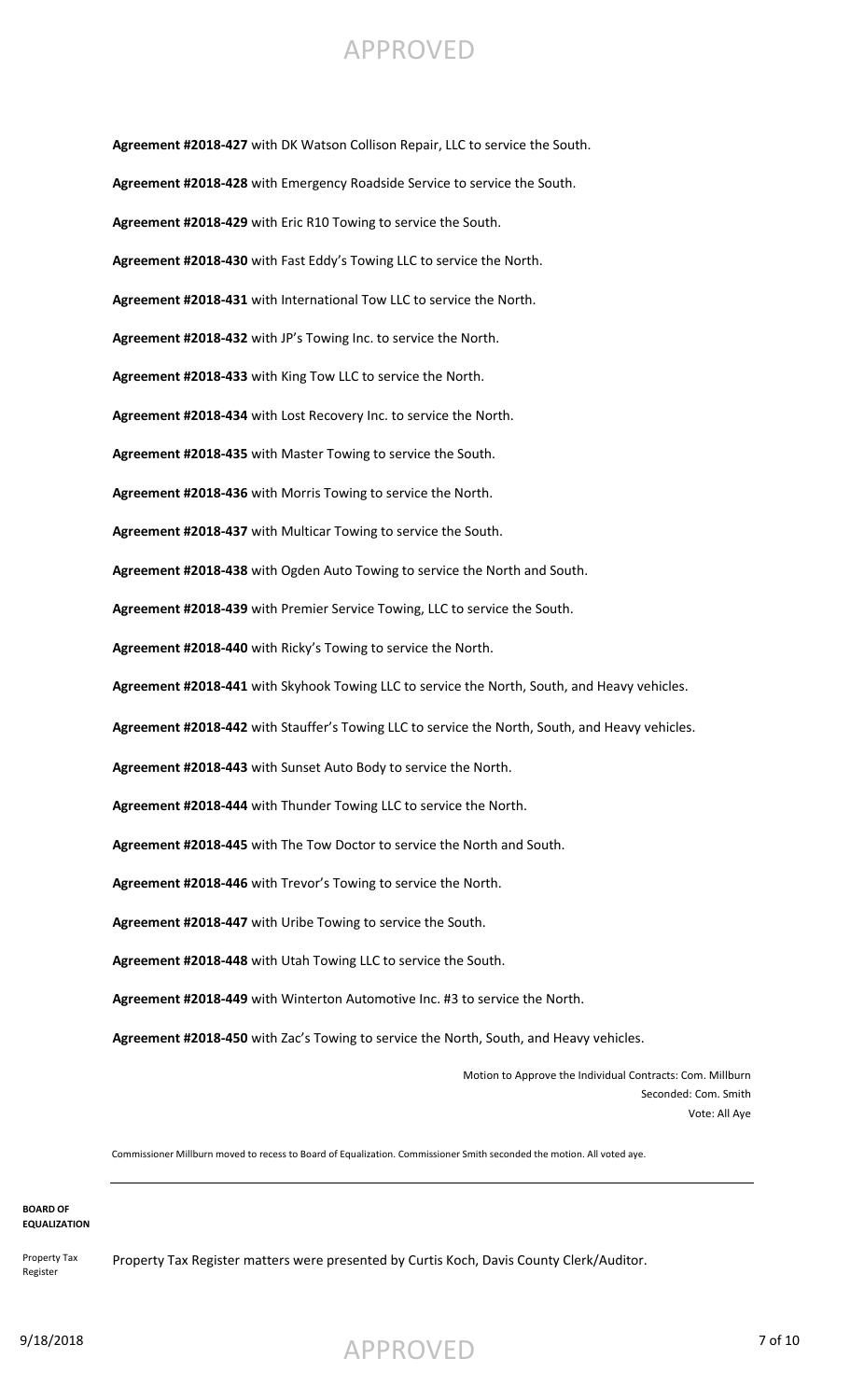Under Auditor's adjustments is a report with various recommend approve appeals, one no change in value appeal report with various properties listed, one recommended for dismissal due to a lack of evidence, and one withdrawal report with various withdrawals. Under Abatements is a report with various abatements listed. Under Corrections are three veteran exemptions abatements for 2017. Under Assessor adjustments is a report with various Assessor initiated corrections.

> Motion to Approve: Com. Smith Seconded: Com. Millburn Vote: All Aye

Commissioner Millburn moved to reconvene Commission meeting. Commissioner Smith seconded the motion. All voted aye.

| <b>CONSENT ITEMS</b>                          |                                                                                                                                                                     |
|-----------------------------------------------|---------------------------------------------------------------------------------------------------------------------------------------------------------------------|
| <b>Check Registers</b>                        | <b>Check Registers</b><br>Check Registers were approved.                                                                                                            |
|                                               | Motion to Approve: Com. Millburn<br>Seconded: Com. Smith<br>Vote: All Aye                                                                                           |
| Indigent<br>Hardship<br>Abatement<br>Register | <b>Indigent Hardship Abatement Register</b><br>The Indigent Hardship Abatement Applications for the following names were presented for approval:<br>Jennifer Garner |
|                                               | Motion to Approve: Com. Smith<br>Seconded: Com. Millburn<br>Vote: All Aye                                                                                           |
|                                               | Shelia Green<br>Motion to Approve: Com. Smith<br>Seconded: Com. Millburn<br>Vote: All Aye                                                                           |
|                                               | Amy Rich                                                                                                                                                            |
|                                               | Motion to Approve: Com. Smith<br>Seconded: Com. Millburn<br>Vote: All Aye                                                                                           |
|                                               | Shelia Simmons                                                                                                                                                      |
|                                               | Motion to Approve: Com. Smith<br>Seconded: Com. Millburn<br>Vote: All Aye                                                                                           |
| Commission<br>Meeting<br>Minutes              | <b>Meeting Minutes</b><br>Meeting minutes for Aug. 20, a work session on Aug. 27, and Aug. 28, 2018 were presented for approval.                                    |
|                                               | Motion to Approve: Com. Smith<br>Seconded: Com. Millburn                                                                                                            |

Vote: All Aye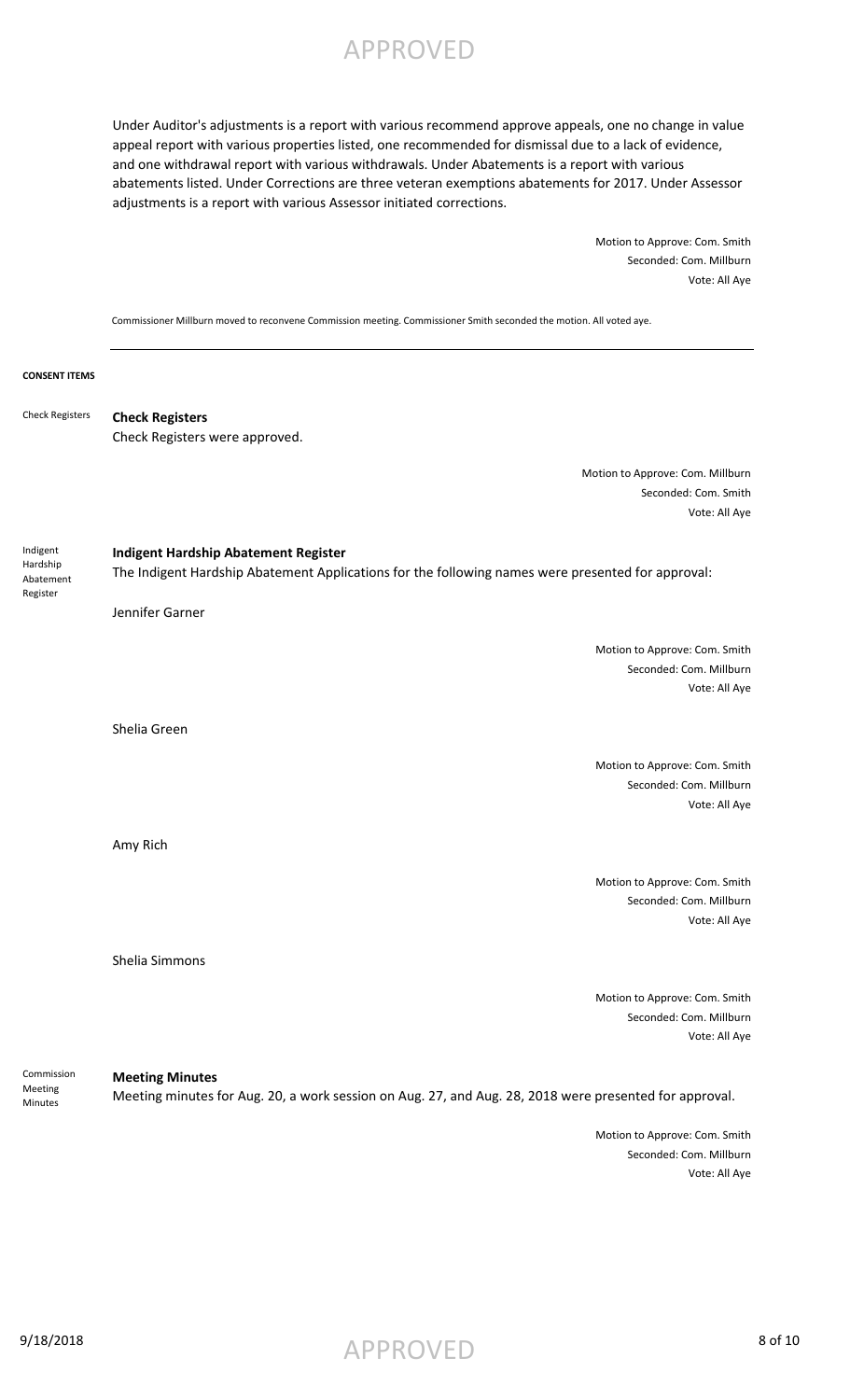Personnel Register

#### **Personnel Register**

**Agreement #2018-451**, a basic training reimbursement, with Brett Bosley, Deputy Sheriff Paramedic, was presented for approval. The contract period is Sept. 14, 2018 to Sept. 14, 2020. The receivable contract amount is \$11,970.12.

> Motion to Approve: Com. Smith Seconded: Com. Millburn Vote: All Aye

**Agreement #2018-452**, a basic training reimbursement, with Dennis Lizotte, Deputy Sheriff Paramedic Law Enforcement Officer (LEO), was presented for approval. The contract period is Aug. 31, 2018 to Aug. 31, 2020. The receivable contract amount is \$11,970.12.

> Motion to Approve: Com. Smith Seconded: Com. Millburn Vote: All Aye

**Agreement #2018-453**, a basic training reimbursement, with Jonathan Paskett, a Correctional Officer, was presented for approval. The contract period is Jan. 16, 2018 to Jan. 16 2020. The receivable contract amount is \$5,985.06.

> Motion to Approve: Com. Smith Seconded: Com. Millburn Vote: All Aye

| <b>COMMISSION</b><br><b>COMMENTS</b> |                                                                                                                                                                                                                     |
|--------------------------------------|---------------------------------------------------------------------------------------------------------------------------------------------------------------------------------------------------------------------|
| Com. Millburn                        | There is always a lot going on in the County and today is a significant day for Layton. There will be a ribbon<br>cutting for the new Intermountain Healthcare (IHC) hospital. This is a big deal for Davis County. |
| <b>PUBLIC</b><br><b>COMMENTS</b>     | There were no public comments.                                                                                                                                                                                      |
| <b>CLOSED</b><br><b>SESSION</b>      | Commissioner Millburn motioned to adjourn to a closed session for reasons permitted under UCA § 52-4-<br>205. Commissioner Smith seconded the motion. All voted aye.                                                |
|                                      | The closed session began at 11:13 a.m.                                                                                                                                                                              |
|                                      | Returned from closed session 12 p.m. No action was taken.                                                                                                                                                           |
| <b>MEETING</b><br><b>ADJOURNED</b>   | Open meeting was adjourned at 12 p.m.                                                                                                                                                                               |
|                                      | All publicly distributed materials associated with this meeting are noted as follows:                                                                                                                               |
|                                      | $A1 - A2$ .<br>Agenda<br>B1-B32.<br>2018 Davis County Fair Report<br>$C1-C2$ .<br>Autumn Equinox Benefit Concert<br>D1-D7.<br>Davis County Financial Reports<br><b>Public Notice</b><br>Ε.                          |

F. Tax ID 09-060-0015 and Tax ID 09-060-0016